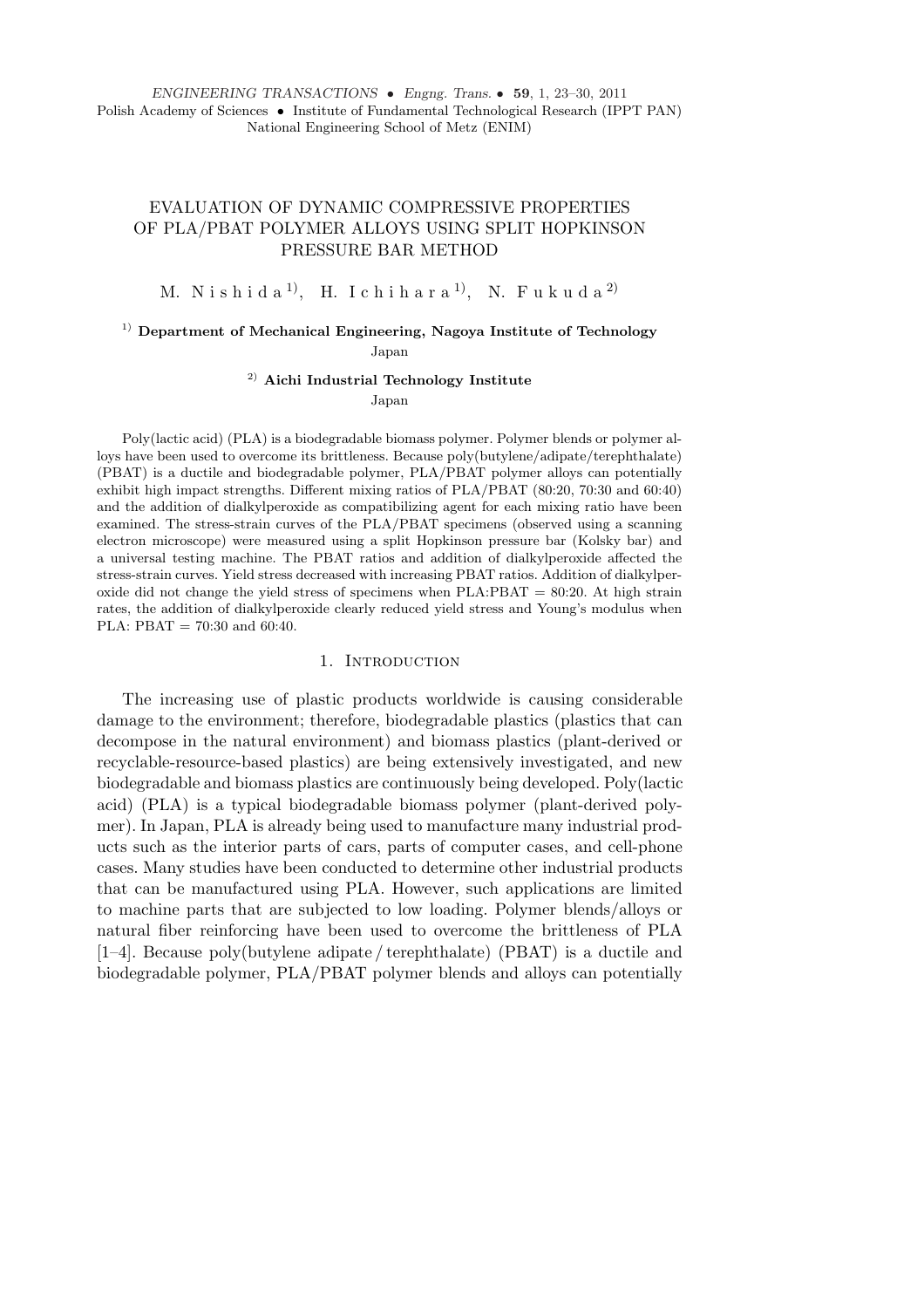exhibit high impact strengths [5, 6]. In most cases, the impact resistances of biodegradable plastics and biomass plastics are based only on the experimental results of Izod/Charpy impact strength tests and Dynatup impact tests. However, the basic mechanical properties of such plastics with respect to the impact resistances remain unknown.

In the present study, the stress-strain curves of PLA/PBAT polymer alloys were measured using a universal testing machine and a split Hopkinson pressure bar (Kolsky bar) system. The effects of the mixing ratios of PLA/PBAT and the addition of dialkylperoxide as a compatibilizing agent on the Young's modulus and flow stress were also examined.

## 2. Experimental methods

## *2.1. Materials*

We used PLA/PBAT alloys prepared by means of PLA from Toyota Motor Corporation (Toyota Eco-Plastic S-17) and PBAT from BASF (Ecoflex). In order to examine the effect of a compatibilizing agent, we used dialkylperoxide (NOF Corporation, PERHEXA 25B). The mixing ratios of PLA and PBAT were 80:20, 70:30, and 60:40. The mixing ratios of PLA:PBAT:dialkylperoxide were 80:20:1, 70:30:1, and 60:40:1. We prepared the polymer alloys using a twinscrew extruder (TECHNOVEL CORPORATION) at 180°C, a screw speed of 400 rpm, and a feed rate of 100 g/min. After melt mixing, the strands prepared by the twin-screw extruder were cooled rapidly, pelletized, and then dried. Next,



Fig. 1. Photographs of cryo-fractured surfaces (observed using a scanning electron microscope).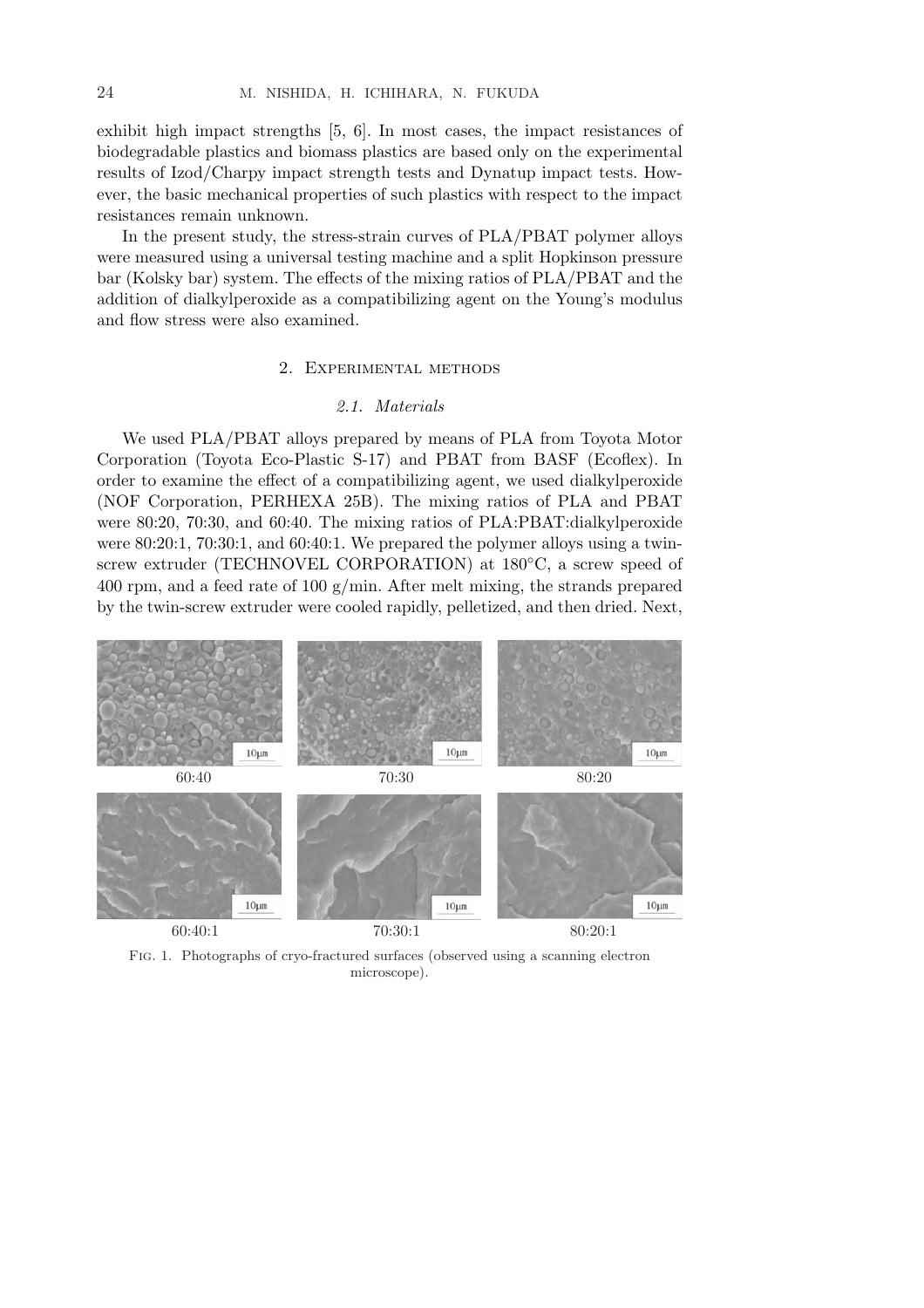5-mm-thick plates were prepared using a conventional hot press at 190◦C and 5 MPa for 30 min. Figure 1 shows photographs of the cryo-fractured surfaces of specimens captured using a scanning electron microscope.

In the case of the PLA/PBAT specimens, we can see a sea-island structure consisting of the PLA matrix and PBAT particles of the same size (domain). When we used the compatibilizing agent, we could not observe PBAT particles and phase separation clearly.

### *2.2. Izod impact tests*

Izod impact test specimens were prepared using a milling machine. The specimens had an A-type notch and  $63.5 \times 12.7 \times 5$  mm dimensions. An Izod impact testing machine (Toyo Seiki Seisaku-sho, Ltd.) was used.

### *2.3. Compressive tests*

Compressive test specimens were produced using a lathe, and their end faces were polished and parallelized. We used dynamic compressive test specimens with a diameter of approximately 15 mm in order to accurately measure the stress-strain curves using our equipment. The specimen thickness was 5 mm. The photograph of a compressive test specimen is shown in Fig. 2. In the quasistatic tests based on ASTM D695-02a, we used specimens with a diameter and thickness of 6 mm and 9 mm, respectively.



Fig. 2. Photograph of a dynamic compressive test specimen.

The quasi-static compressive tests were conducted with strain rates ranging from  $10^{-4}$  to  $10^{-2}$  s<sup>-1</sup>, using a universal testing machine (A&D Company, Ltd., RTM-500). At high strain rates of  $10^2$  to  $10^3$  s<sup>-1</sup>, compressive properties of the specimens were examined using the split Hopkinson pressure bar method (Kolsky bar), as shown in Fig. 3. The input and output bars were made of an aluminum alloy (A2024-T4), and their diameters and lengths were 28 mm and 1900 mm/1300 mm, respectively. Strain gages were applied to both sides of the input and output bars at distances of 950 mm and 300 mm from the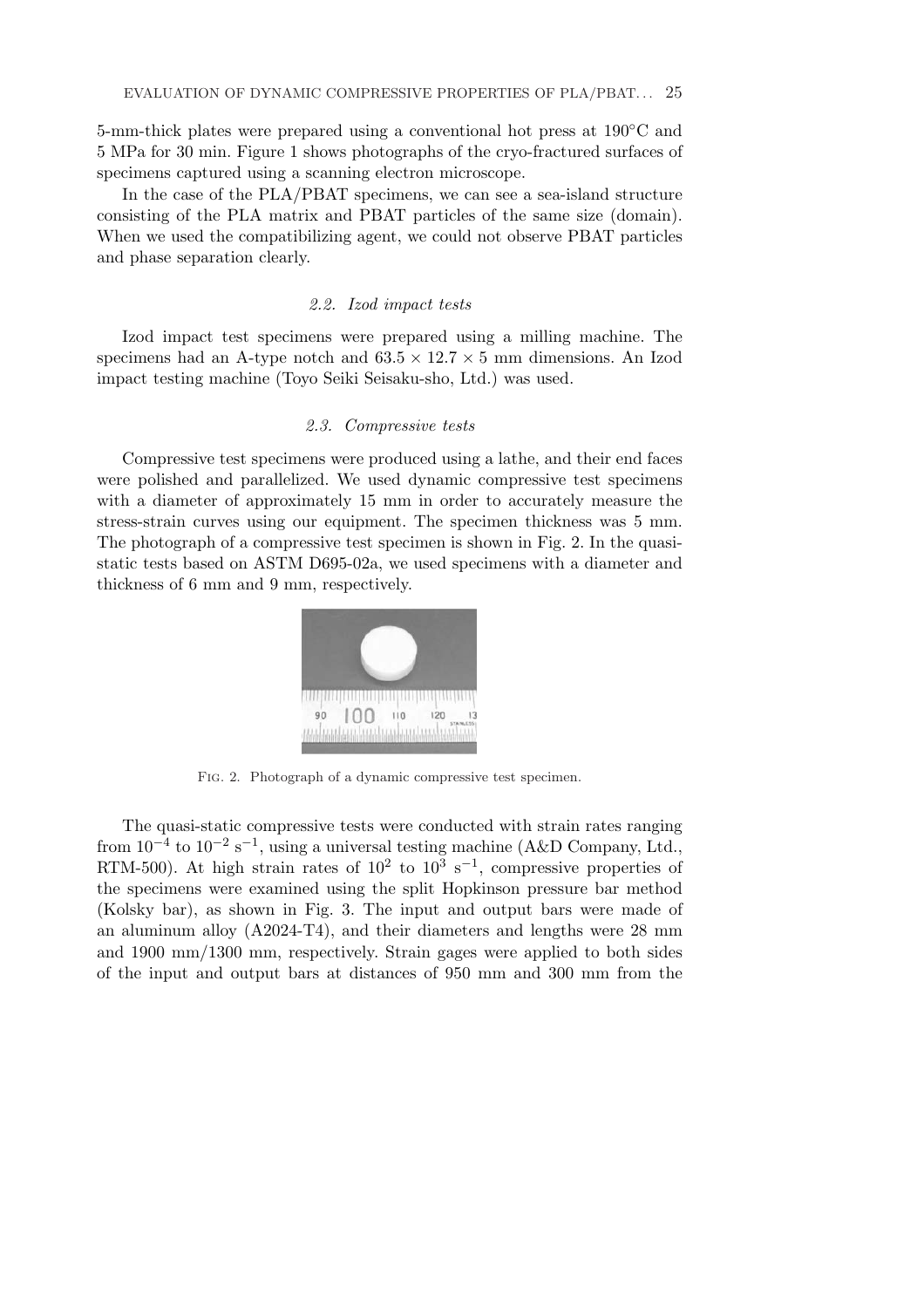

Fig. 3. Experimental setup for split Hopkinson pressure bar method (Kolsky bar).

specimen, respectively. As the stress histories were almost equal on both sides of the specimens, the strain and stress of the specimens were calculated from the strain on the bars using Eqs.  $(2.1)$  and  $(2.2)$ , which are given below; in addition, the strain on the bars was measured using the strain gages [7]:

(2.1) 
$$
\varepsilon(t) = \frac{2c_3}{L} \int_{0}^{t} \left[\varepsilon_I(t) - \varepsilon_T(t)\right] dt,
$$

(2.2) 
$$
\sigma(t) = \frac{AE}{A_S} \varepsilon_T(t).
$$

Here  $\varepsilon_I$  and  $\varepsilon_T$  are the axial strains induced in the input bar by the incident wave, and in the output bar by the transmitted wave, respectively.  $E$  and  $c_3$ are Young's modulus and elastic wave velocity, respectively, of the both the input and the output bars.  $L$  is the specimen thickness.  $A$  and  $A<sub>S</sub>$  are the crosssectional areas of the input/output bars and specimens, respectively. Material constants of the aluminum alloy (A2024-T4) bars used in the calculations are listed in Table 1. We used brass strikers with a diameter of 20 mm and a length of 220 to 390 mm. During the experiments, the humidity in the laboratory was 15% to 50%. Specimens were maintained at a temperature between 23◦C and 25<sup>°</sup>C using silicone rubber heaters.

**Table 1. Material constants of input and output bars used in calculations.**

| Density                              | Elastic wave velocity in the bar, $c_3$ | Young's modulus $E$ |
|--------------------------------------|-----------------------------------------|---------------------|
| $2.77 \times 10^3$ kg/m <sup>3</sup> | $5150 \text{ m/s}$                      | 73.6 GPa            |

## 3. Results and discussion

## *3.1. Results of Izod impact tests*

The results of the Izod impact test are shown in Fig. 4. The figure shows the standard deviation of the results and their statistically significant difference. The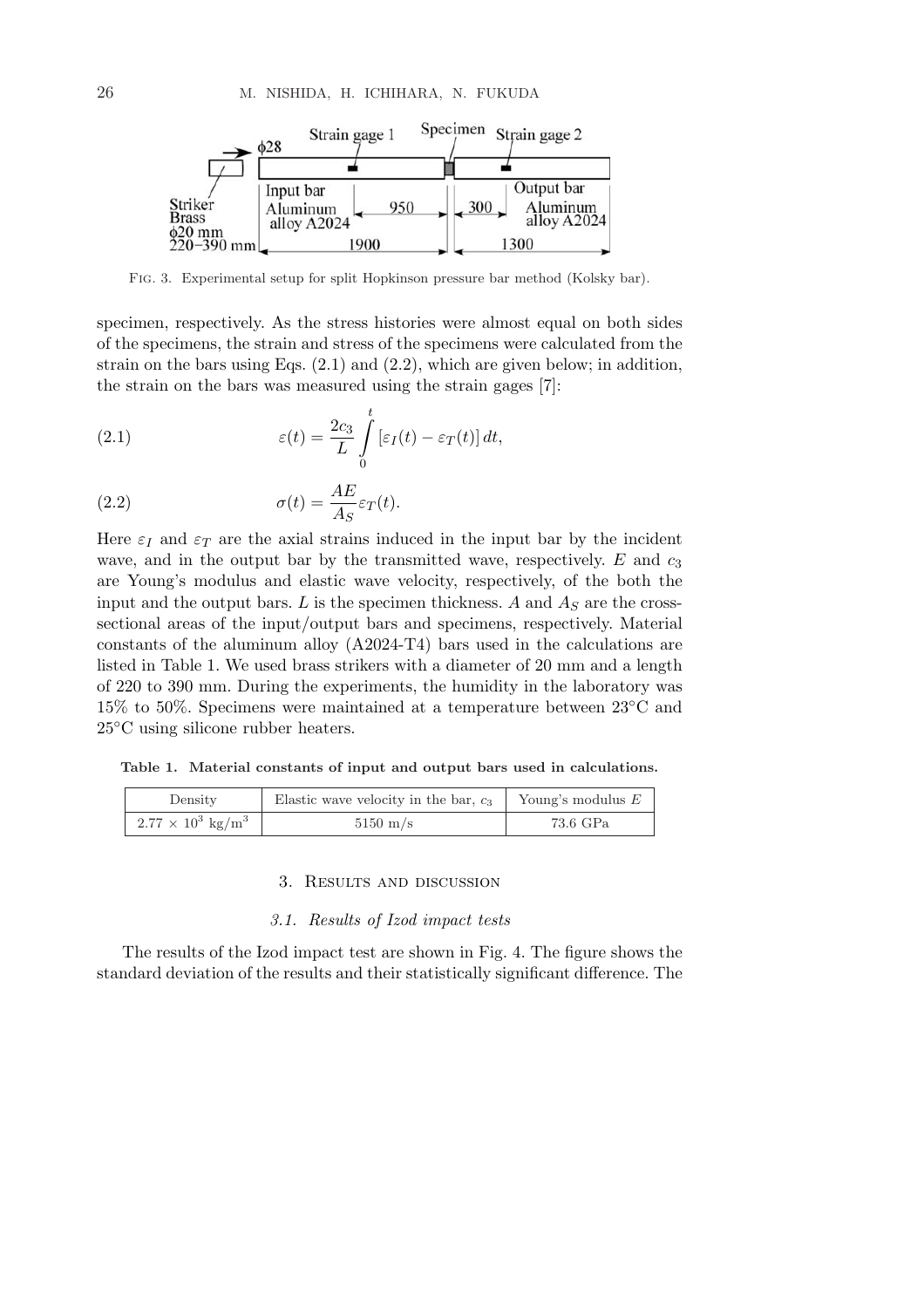

Fig. 4. Impact resistance of different PLA/PBAT alloys.

addition of dialkylperoxide increased Izod impact strength for each PBAT ratio, corroborating the results published by FUKUDA *et al.* [5]. In particular, when the mixing ratio of PLA:PBAT:dialkylperoxide was 60:40:1, the Izod impact strength was 60 kJ/m<sup>2</sup>, comparable to polycarbonate (PC).

## *3.2. Results of compressive tests*

The dynamic properties for PLA/PBAT alloy specimens were examined using the split Hopkinson pressure bar method. Figure 5 shows the stress-strain curves for PLA/PBAT alloy specimens, obtained from the strain history and stress history using Eqs.  $(2.1)$ – $(2.2)$ . Because the strain rate changed slightly during compression, it was determined using the averaged value of the strain rate-strain curve [8]. When  $PLA:PBAT = 80:20$ , the stress-strain curve for the specimen peaked near the elastic limit and then, the stress decreased gradually



FIG. 5. Effect of PBAT content on stress–strain curves at strain rates of 960–1050 s<sup>-1</sup>.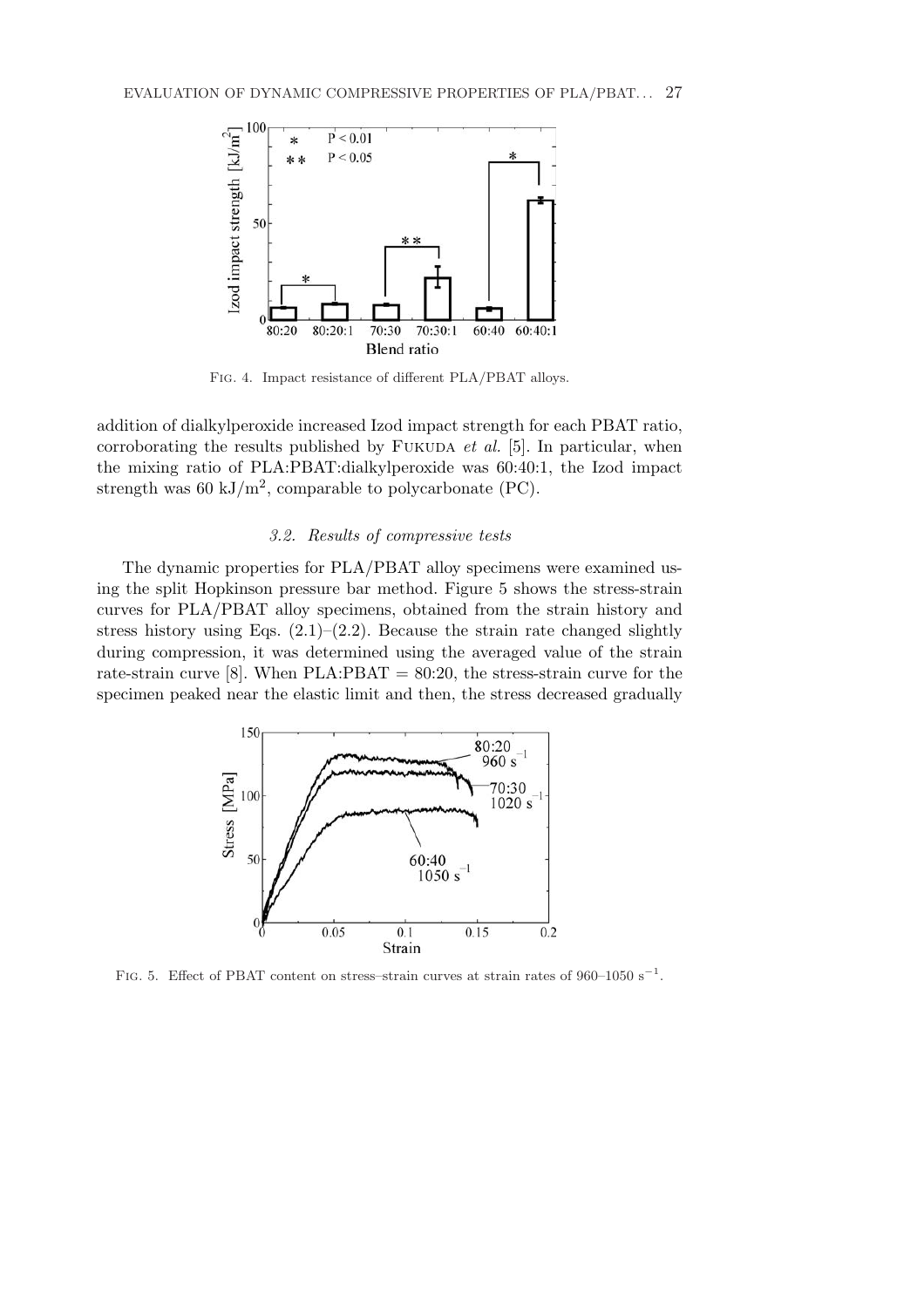with increasing strain (softening). As the PBAT ratio increased, the peak of the stress-strain curve became smaller, and the yield stress and Young's modulus decreased. When PLA:PBAT = 70:30, the flow stress remained almost constant. When  $PLA: PBAT = 60:40$ , the flow stress increased slightly (work hardening).

Next, in order to examine the effect of dialkylperoxide addition, the stressstrain curve for PLA:PBAT =  $60:40$  and PLA:PBAT:dialkylperoxide =  $60:40:1$ was plotted, as shown in Fig. 6; the curve for  $PLA:PBAT = 70:30$  and  $PLA:PBAT$ : dialkylperoxide  $= 70:30:1$  was plotted, as shown in Fig. 7. The addition of dialkylperoxide reduced the yield stress and Young's modulus of the specimens and increased the work hardening.



FIG. 6. Effect of dialkylperoxide addition on the stress-strain curve for  $PLA:PBAT = 60:40$ and PLA:PBAT:dialkylperoxide  $= 60:40:1$ .



Fig. 7. Effect of dialkylperoxide addition on stress-strain curve for PLA:PBAT = 70:30 and PLA:PBAT:dialkylperoxide = 70:30:1.

Finally, Fig. 8 shows the effect of the strain rate on the yield stress. For each polymer alloy, the yield stress increased with the strain rate, what is commonly seen in most engineering plastics such as poly(methyl methacrylate) (PMMA)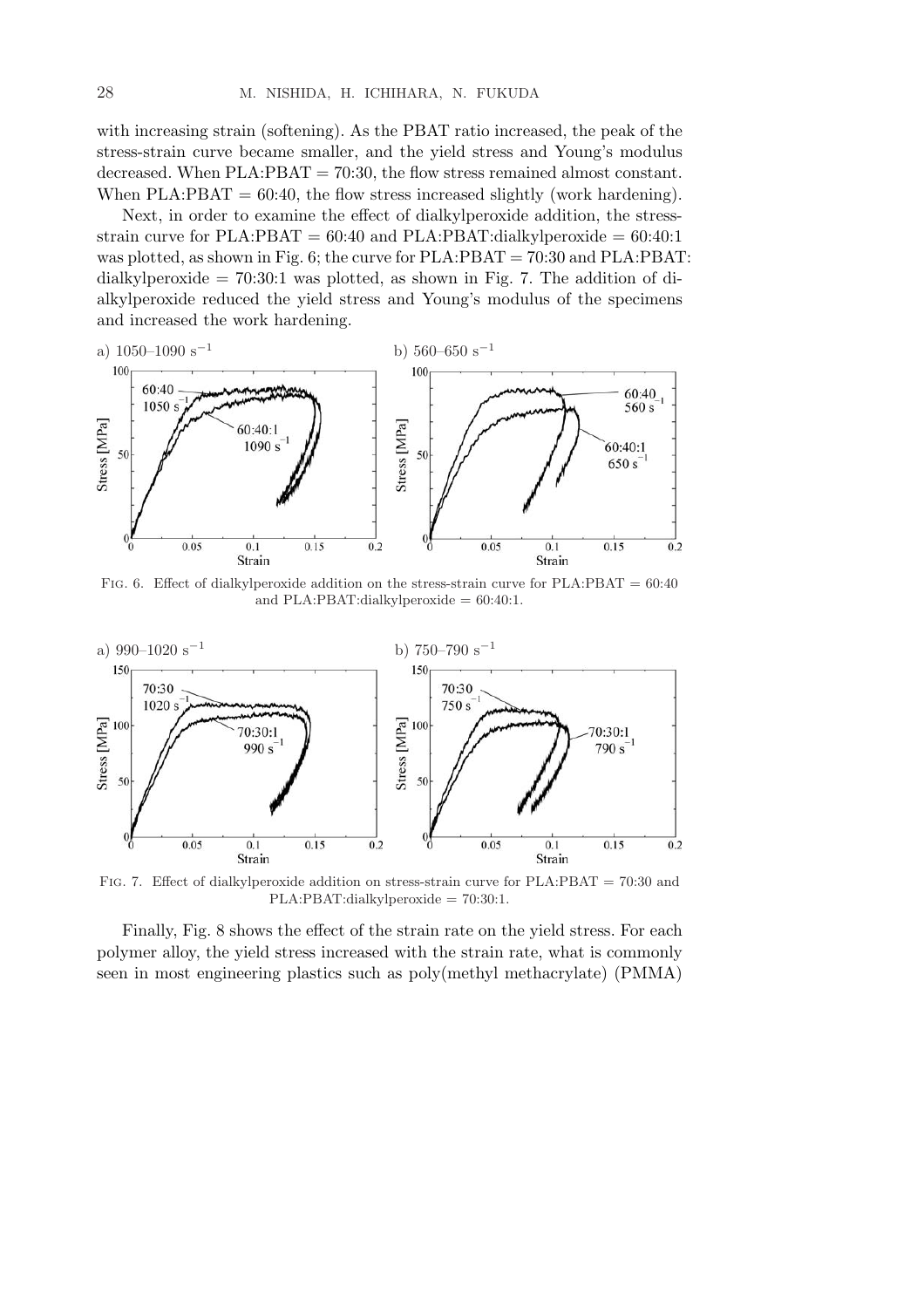

Fig. 8. Effect of strain rate on maximum stress.

and PC. As the PBAT ratio increased, the yield stress decreased at high and low strain rates. At low strain rates, we can see only a few effects of dialkylperoxide addition on the yield stress for each PBAT ratio. At high strain rates, the addition of dialkylperoxide clearly reduced the yield stress only for PLA: PBAT  $= 70:30$  or 60:40. The strain rate dependence of the yield stress was greater when PLA:PBAT: dialkylperoxide =  $70:30:1$  and  $60:40:1$  than when PLA:PBAT = 70:30 and 60:40.

### 4. Conclusions

We have examined specimens with different mixing ratios of PLA/PBAT and the effect of the addition of dialkylperoxide on them. The addition of dialkylperoxide increased the Izod impact strength. The stress-strain curves of PLA/PBAT specimens were measured using a split Hopkinson pressure bar and a universal testing machine. The yield stress and Young's modulus decreased with increasing PBAT ratios. At high strain rates, when  $PLA:PBAT = 70:30$ and 60:40, the addition of dialkylperoxide reduced the yield stress and Young's modulus, and increased the work hardening. The strain rate dependence of the yield stress was greater when PLA:PBAT: dialkylperoxide = 70:30:1 and 60:40:1 than when  $PLA:PBAT = 70:30$  and 60:40.

#### **ACKNOWLEDGMENT**

The authors appreciate the financial support for this study by the Research Foundation for the Electrotechnology of Chubu in Japan.